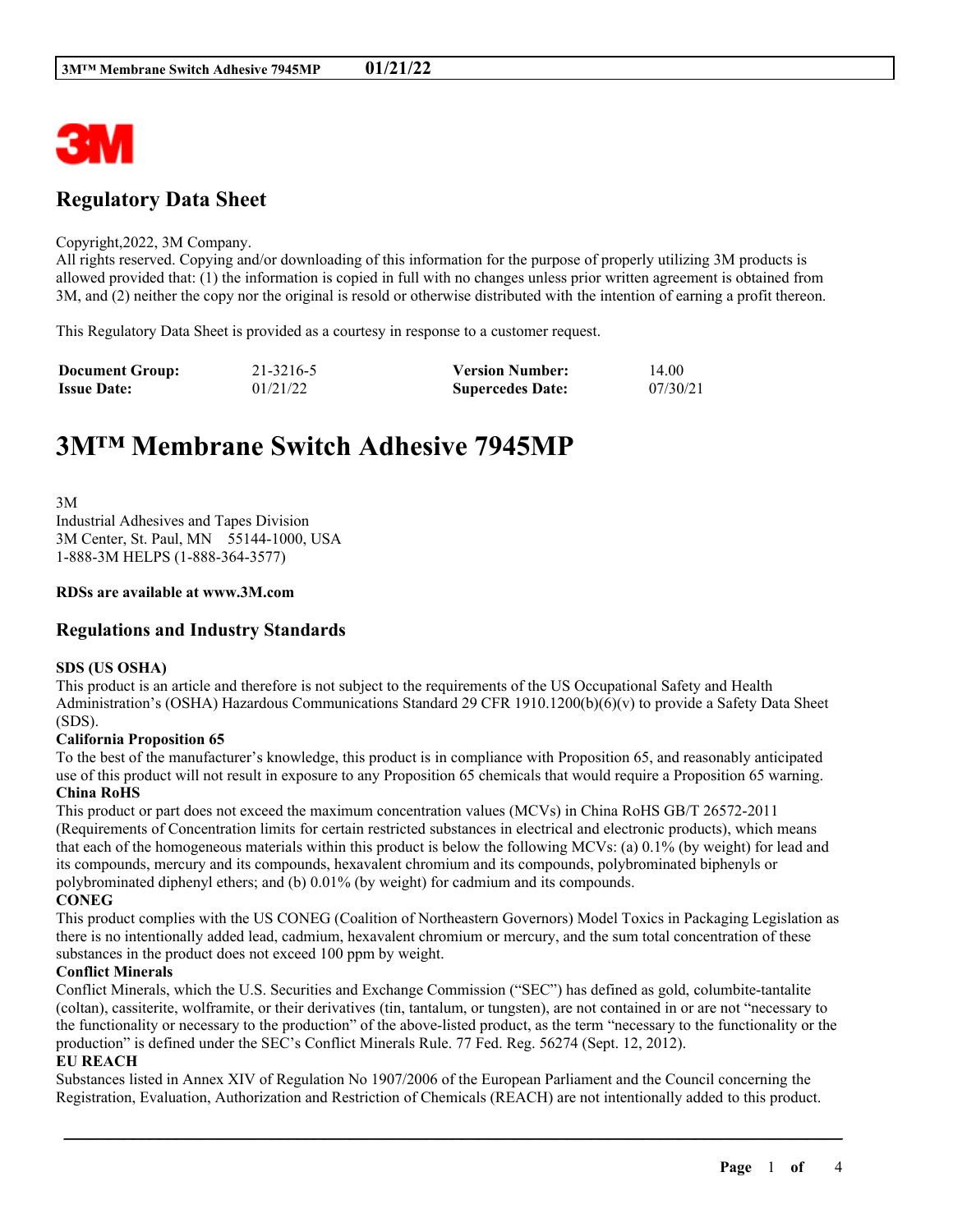## **EU REACH**

Substances listed in Annex XVII of Regulation No 1907/2006 of the European Parliament and the Council concerning the Registration, Evaluation, Authorization and Restriction of Chemicals (REACH) are not intentionally added to this product. **EU REACH**

This product, including any article that the product is composed of, does not contain at greater than 0.1% by weight a Substance of Very High Concern (SVHC) substance identified according to Article 59 of REACH. This declaration reflects the substances on the candidate SVHC list, effective January 2022.

#### **EU RoHS**

This product does not exceed the maximum concentration values (MCVs) set under EU Directive 2011/65/EU (RoHS recast/RoHS 2), as stated in Annex II to that directive. This means that each of the homogenous materials within this product does not exceed the following MCVs: (a) 0.1% (by weight) for lead, mercury, hexavalent chromium, polybrominated biphenyls or polybrominated diphenyl ethers; and (b) 0.01% (by weight) for cadmium.

#### **EU RoHS Phthalates**

This product does not exceed the maximum concentration values (MCVs) for phthalates set under EU Directive 2011/65/EU (RoHS recast/RoHS 2), as amended by EU 2015/863, which applies to finished EEE after July 22, 2019 for Category 1-7, 10- 11 products and after July 22, 2021 for Category 8 and 9 products. This means that each of the homogeneous materials within this product does not exceed the MCV of 0.1% (by weight) for each of the following phthalates: DEHP, BBP, DBP, and DIBP.

## **Fluorinated Greenhouse Gas**

A Fluorinated Greenhouse Gas (or F-Gas) listed under Annex I and II of Regulation (EU) No 517/2014 of the European Parliament and of the Council of 16 April 2014 is not intentionally added to the product.

## **GADSL**

This product does not intentionally contain a Declarable or Prohibited substance(s) at or above the reportable threshold levels in the Global Automotive Declarable Substance List (GADSL). This declaration reflects the substances on the list as of the date of this certificate. 7945MP:  $3M$ (tm) Membrane Switch Spacer is available in the public domain of IMDS as a Semi-*Component Module entry with ID 409812187.*

#### **Halal**

This product has not been certified Halal.

## **Kosher**

This product has not been certified Kosher.

#### **Stockholm Agreement**

This product does not contain Persistent Organic Pollutants (POPs) at or above applicable thresholds per Annexes A, B, and C of the Stockholm Convention, May 2004 and subsequent amendments.

\_\_\_\_\_\_\_\_\_\_\_\_\_\_\_\_\_\_\_\_\_\_\_\_\_\_\_\_\_\_\_\_\_\_\_\_\_\_\_\_\_\_\_\_\_\_\_\_\_\_\_\_\_\_\_\_\_\_\_\_\_\_\_\_\_\_\_\_\_\_\_\_\_\_\_\_\_\_\_\_\_\_\_\_\_\_\_\_\_\_

**Sustainability Advantage: Recycled content**

This product does not contain recycled content.

#### **Sustainability Advantage: Solventless or water-based manufacturing process**

This product is made using a solventless or water-based manufacturing process.

#### **TSCA Section 6**

This product is not known to contain 2,4,6-Tri-tert-butylphenol (CAS 732-26-3).

#### **TSCA Section 6**

This product is not known to contain Decabromodiphenyl Ether (Deca-BDE) (CAS 1163-19-5).

#### **TSCA Section 6**

This product is not known to contain Hexachlorobutadiene (HCBD) (CAS 87-68-3).

**TSCA Section 6**

This product is not known to contain Pentachlorothiophenol (PCTP) (CAS 133-49-3).

#### **TSCA Section 6**

This product is not known to contain Phenol, isopropylated phosphate (3:1) (PIP (3:1)) (CAS 68937-41-7).

## **Chemicals and/or Compounds of Interest**

**4,4'-Methylenebis(2,6-Diethylaniline) (CAS 13680-35-8)** : Not intentionally added. **Acrylamide (CAS 79-06-1)** : Not intentionally added. **Alkylphenol (AP)** : Not intentionally added. **Alkylphenolethoxylates (APE)** : Not intentionally added. **Aromatic Amines** : Not intentionally added.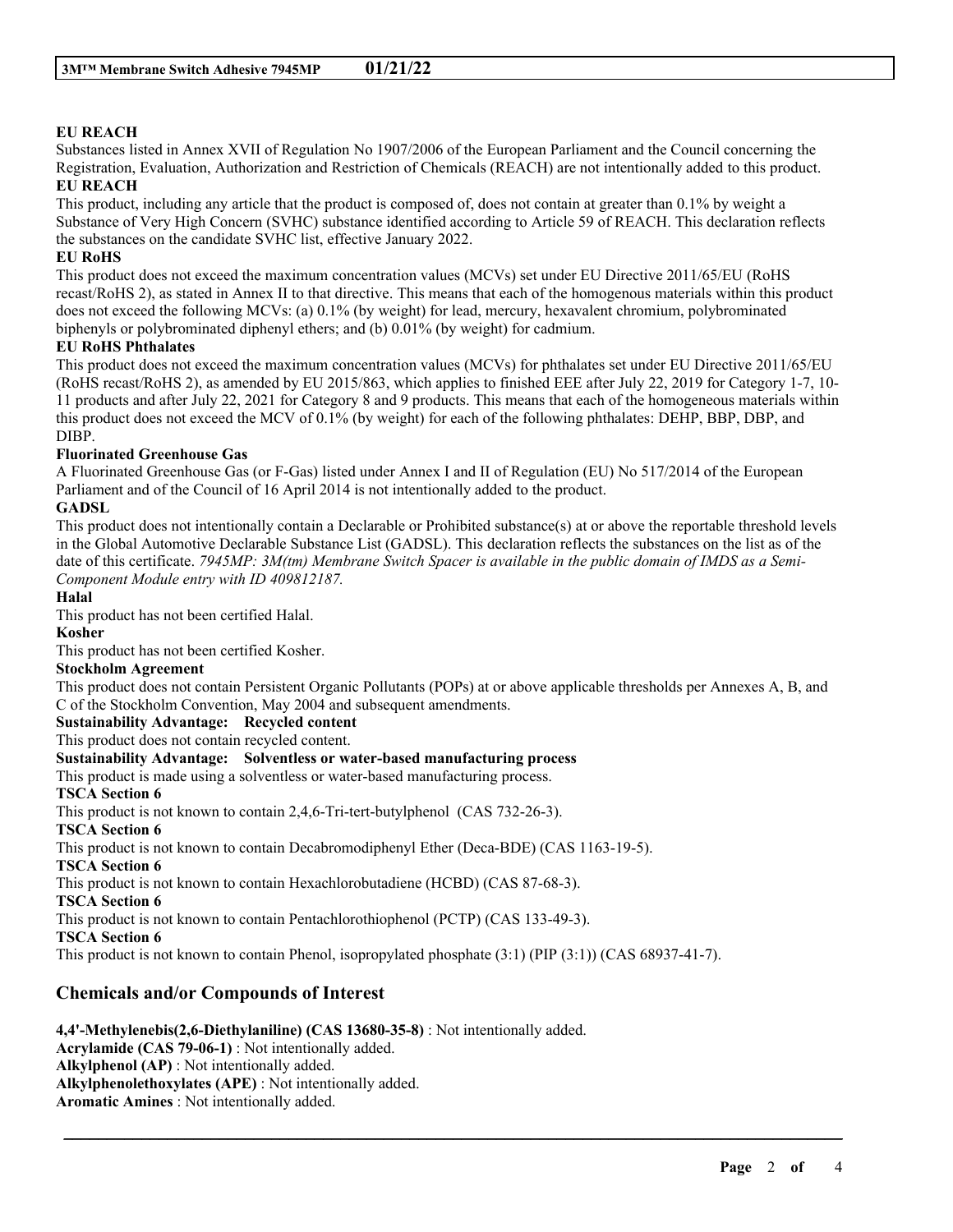**Arsenic and (As) Compounds** : Not intentionally added. **Asbestos** : Not intentionally added. *Talc not intentionally added.* **Biocides/Preservatives** : Biocides/preservatives are not intentionally added for the purpose of protecting the product from the growth of microorganisms. **Bisphenol A (BPA) (CAS 80-05-7)** : Not intentionally added. **Butylated Hydroxytoluene (BHT) (128-37-0)** : Not intentionally added. **Cadmium and (Cd) Compounds** : Not intentionally added. **Chlorinated Paraffins, Short Chain** : Not intentionally added. **Chromium and (Cr) Compounds** : Not intentionally added. **Cobalt and (Co) Compounds** : Not intentionally added. **Colophony (Rosin) (CAS 8050-09-7)** : Not intentionally added. **Crystalline Silica** : Not intentionally added. **Decabromodiphenyl Ether (Deca-BDE) (CAS 1163-19-5)** : Not intentionally added. **Dimethyl Fumarate (DMF) (CAS 624-49-7)** : Not intentionally added. **Dimethylacetamide (CAS 127-19-5)** : Not intentionally added. **Dioxins and Furans** : Not intentionally added. **Dyes** : Not intentionally added. **Epoxy Compounds** : Not intentionally added. **Flame Retardants (not PBB or PBDE)** : Not intentionally added. **Formaldehyde (CAS 50-00-0)** : Not intentionally added. **Halogenated Compounds** : This product meets the non-halogenated permissible limits of the International Electrotechnical Commission (IEC) 61249-2-21 standard as having less than 900 ppm bromine, less than 900 ppm chlorine, and less than 1500 ppm total bromine and chlorine. **Hexavalent Chromium and (Cr+6) Compounds** : Not intentionally added. **Lead and (Pb) Compounds** : Not intentionally added. **Materials of Human or Animal Origin** : Not intentionally added. *Not reviewed for health care applications involving patient contact, or for applications involving food. Please visit https://www.3m.com/3M/en\_US/health-care-us/ for 3M Health Care products.* **Melamine (CAS 108-78-1)** : Not intentionally added. **Mercury and (Hg) Compounds** : Not intentionally added. **Musk Xylene (CAS 81-15-2)** : Not intentionally added. **Natural Rubber Latex** : Not intentionally added. **Nickel and (Ni) Compounds** : Not intentionally added. **Nonylphenol (NP)** : Not intentionally added. **Nonylphenol Ethoxylates (NPE)** : Not intentionally added. **Organotin Compounds** : Not intentionally added. **Ozone Depleting Chemicals (ODCs)** : Not intentionally added. **Perfluorooctanesulfonic Acid (PFOS) (CAS 1763-23-1)** : Not intentionally added. **Perfluorooctanoic Acid (PFOA) (CAS 335-67-1)** : Not intentionally added. **Phthalates** : Not intentionally added. **Polybrominated Biphenyls (PBB)** : Not intentionally added. **Polybrominated Diphenylethers (PBDE)** : Not intentionally added. **Polychlorinated Biphenyls (PCBs)** : Not intentionally added. **Polychlorinated Naphthalenes (PCNs) (>3 Chlorine Atoms)** : Not intentionally added. **Polycyclic Aromatic Hydrocarbons (PAHs)** : Not intentionally added. **Polyvinyl Chloride (PVC)** : Not intentionally added. **Radioactive Substance** : Not intentionally added. **Selenium and (Se) Compounds** : Not intentionally added. **Tetrabromobisphenol A (TBBA) (CAS 79-94-7)** : Not intentionally added. **Zinc and (Zn) Compounds** : Not intentionally added.

Disclaimers: The information provided in this document related to material content represents 3M's knowledge and belief, which may be based in whole or in part on information provided by suppliers to 3M. This is intended to answer commonly asked questions about 3M products and is not intended to be a comprehensive listing of all substances that may be of interest or that may be regulated in this or other 3M products, nor is it intended to be a comprehensive summary of any and all regulations that may apply to this product. Where substances are listed, their listing does not infer or constitute a judgment as to their safety, environmental or health impacts. Information is supplied upon the condition that the persons receiving the same will make their own determination as

\_\_\_\_\_\_\_\_\_\_\_\_\_\_\_\_\_\_\_\_\_\_\_\_\_\_\_\_\_\_\_\_\_\_\_\_\_\_\_\_\_\_\_\_\_\_\_\_\_\_\_\_\_\_\_\_\_\_\_\_\_\_\_\_\_\_\_\_\_\_\_\_\_\_\_\_\_\_\_\_\_\_\_\_\_\_\_\_\_\_